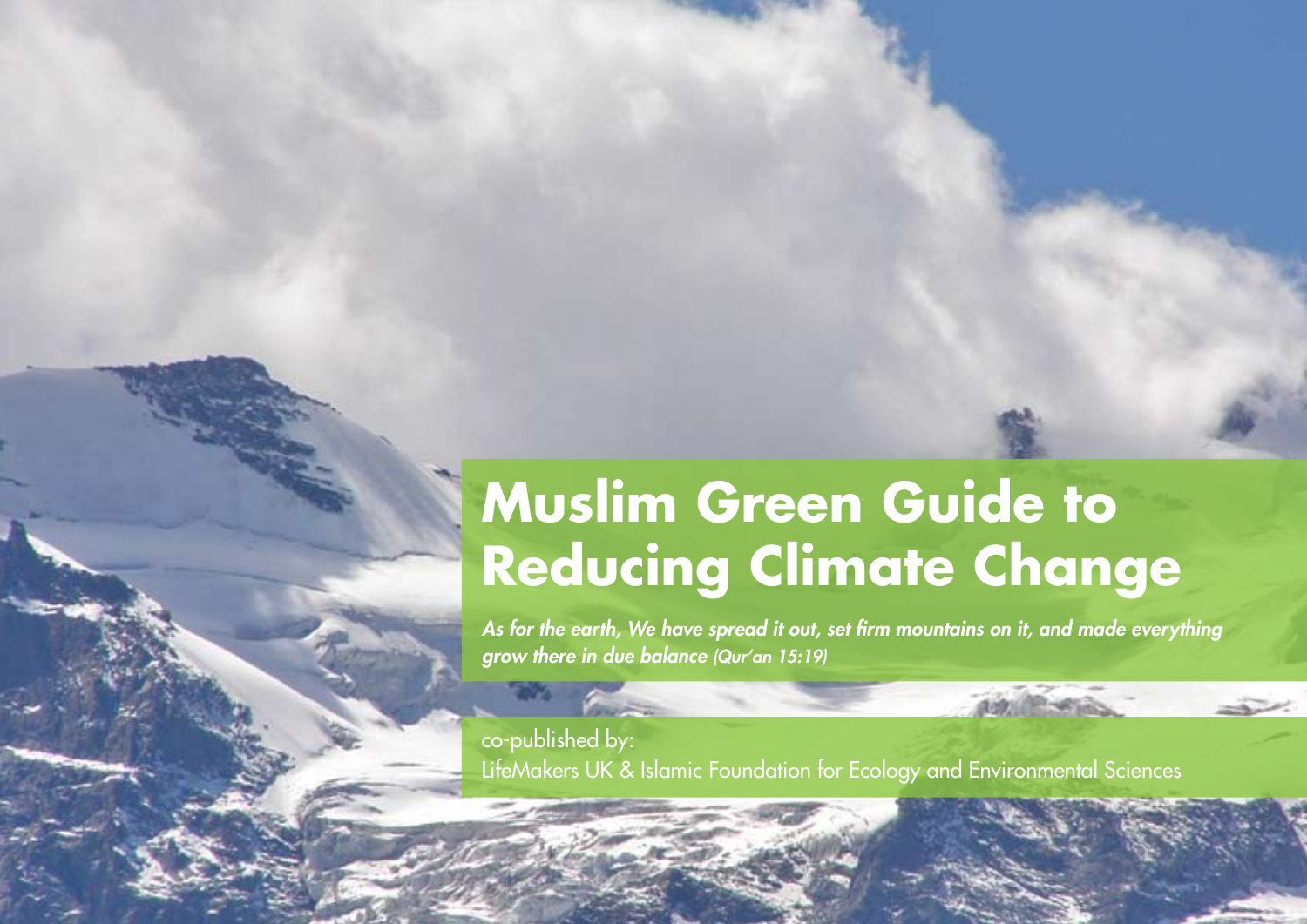Letters from - Hajj Amr Khaled & Hajj Fazlun Kha Climate Change - What is it? Why Muslims shoul The Home - Ideas for saving energy Waste Recycling - Making a big difference easily Transport - Changes that help us all Grants - Where to get assistance Family Checklist - How green is my family? More Useful Information Qur'an Translation

| alid   | $01 - 02$ |  |
|--------|-----------|--|
| ld act | $03 - 04$ |  |
|        | $05 - 09$ |  |
| V      | $10 - 13$ |  |
|        | $14 - 16$ |  |
|        | 17        |  |
|        | 18        |  |
|        | 19        |  |
|        | 20        |  |
|        |           |  |

Islamic Foundation for Ecology and Environmental Sciences 93 Court Road Balsall Heath Birmingham B12 9LQ info@ifees.org.uk www.ifees.org.uk Charity no. 1041198

© LifeMakers 2008 ISBN NO. 978-0-9534248-3-2 UK LifeMakers shaidlatif@yahoo.co.uk mohsin118@yahoo.co.uk www.uklifemakers.net





148 - 164 Gregory Boulevard Nottingham NG7 5JE tel: +44 (0)115 911 7222f www.muslimhands.org

# **Contents**

## Muslim Green Guide to reducing Climate Change Co-Published by:

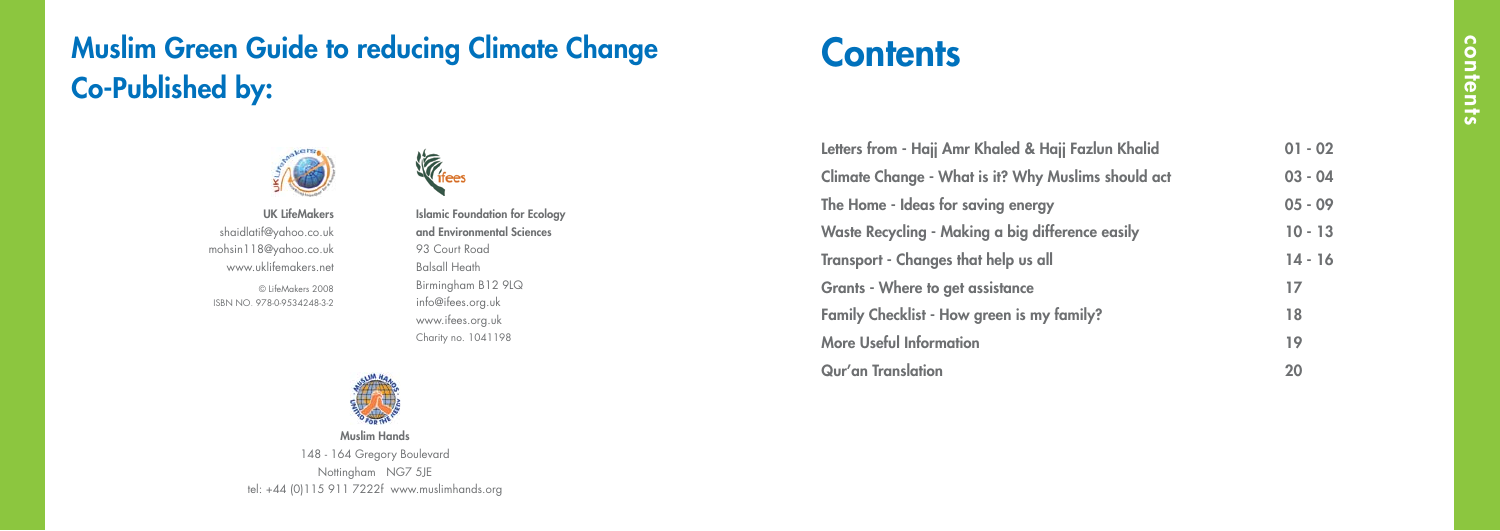Hajj Amr Khaled **LifeMakers** 



Hajj Fazlun Khalid Founder Director Islamic Foundation for Ecology and Environmental Sciences



*In the name of Allah, the Most Kind, the most merciful. All praise is for Allah, and peace and blessings upon his Prophet Muhammad (saw) and all of his followers.*

Surely brothers and sisters, in our moments of reflection, as we gaze around at our Lord's signs and admire his majesty in the beauty of the trees that provide us with delicious fruits, the clouds from which fall the nourishing rain and the vast oceans which man harvests and upon which he is carried great distances; we must surely recognise that the earth and everything in it is a trust placed upon us. We are temporary custodians and this is another of Allah's tests for us to see how we care for our environment and all things within it.

Climate change is the consequence of man disturbing the balance of Allah's creation. The harmony of our weather, our land, air and sea has all been affected by too much pollution and too little care in consuming the earth's resources.

It is required within our Islamic faith, that we behave as responsible and considerate citizens in our families and communities, practising concern and moderation in our lives. We can do this best by following the guidance of

The state of planet earth, our only home, is rapidly deteriorating. Authoritative reports follow in rapid succession, warning of the dire consequences of climate change and global warming caused by human activity. What is now urgently needed is a dramatic change in the way the human race conducts its affairs and Muslims, who constitute one fifth of the world's population, can make a big difference if only they take these warnings seriously and heed the teachings of their faith.

The Islamic Foundation for Ecology and Environmental Sciences (IFEES) has worked almost single handed for over twenty years to put the environmental message of Islam across to Muslims and it gives us particular pleasure to co-publish this valuable resource with UK LifeMakers, who independently produced the original draft. This resource systematically sets down a simple set of actions supported by Islamic teachings. If assiduously followed by every Muslim household in Britain, these could make a significant contribution to meeting government targets in reducing greenhouse gas emissions.

# Letter from Amr Khaled – LifeMakers Letter from Fazlun Khalid - IFEES

Qur'an and Sunnah, which clearly invites us to live in harmony, not only with our neighbours, but also with our environment.

Mindful of Allah's tests for all of us, we invite you to reflect, in the light of the practical suggestions contained within this guide, and see how being mindful of our impact on climate change will help us all to be more observant Muslims, and make our actions pleasing to Allah. Try these practical suggestions with your family and friends. Invite others to join with you and see how you can save energy, resources, time, money and most of all, save the precious balance in this world for your children and the generations to come, inshAllah.

The UK LifeMakers team are to be commended for putting together this valuable and imaginative resource. IFEES

helped to finalise the material.

The Qur'an (5:48) tells us to "compete" with each other in doing good actions. Thus every good action counts and my prayer is that we compete vigorously enough to leave the earth in a liveable state for our children.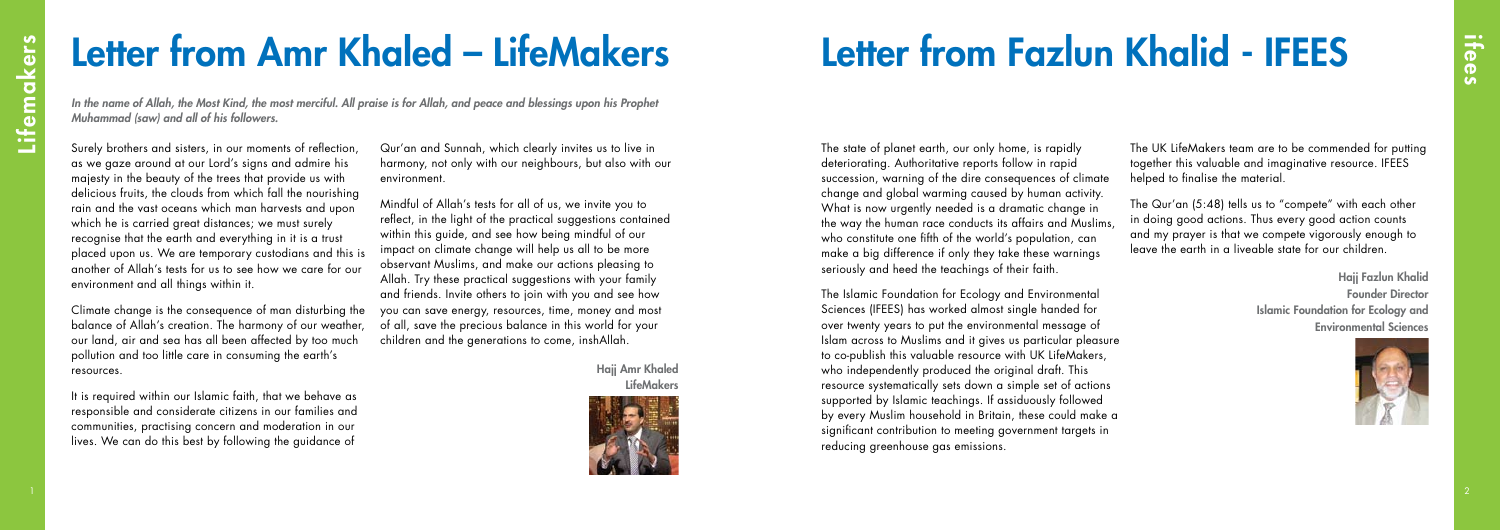*Those who squander are the brothers of Satan, and Satan is most ungrateful to his Lord* (Qur'an 17:27)



# **3 4c**<br> **3** 4ccomparison between the state of the state of the state of the state of the state of the state of the state of the state of the state of the state of the state of the state of the state of the state of the st Why is it important for Muslims to take action?

• Islam teaches Muslims to respect Allah's creation and maintain the balance He created. Allah commands people, 'Do not cause corruption on the earth' (2:11).'

- • Everyone in the world needs to help. Muslims make up at least one fifth of the world's population.
- While most Muslim countries are poor and use far less fossil fuels than rich ones, many Muslims also live in the rich countries or lead wasteful lifestyles and need to play their part in reducing their consumption of fossil fuels.
- Many Muslim countries produce oil and so have a vested interest in maintaining the fossil fuel industry. Nevertheless, it's in their interest to keep the price of oil high, to maximise their income from production, and to make the oil last longer before it is all used up.
- Higher oil prices would create incentives for people to switch to cleaner and more sustainable energy.
- Oil producing countries should therefore include sustainable energy industries in their long-term investment and diversification plans

The Earth's climate (weather) changes all the time, but most scientists say that it is now starting to change suddenly, drastically and unpredictably, in ways that may well result in catastrophic floods, droughts, storms, forest fires, heat-waves etc. We are already seeing an increase in the rate of such natural disasters around the world.

Many scientists agree that the most likely reason for these changes is a build-up of carbon dioxide in the Earth's atmosphere, due to human beings' excessive burning of fossil fuels, such as oil, gas, and coal. This has increased the temperature of the earth by trapping heat from the sun (the 'Greenhouse Effect'), causing 'global warming'.

This is being seen in many places but in particular in the polar ice caps and glaciers, which are melting at an unprecedented rate. As the ice melts, another 'greenhouse' gas, methane, is released from trapped

*Corruption has flourished on land and sea as a result of people's actions and He will make them taste the consequences of some of their own actions so that they may turn back.*  (Qur'an 30:41)

> *Climate change is a far greater threat to the world than international terrorism*  (UK Government chief scientific adviser Sir David King)

# What is Climate Change?

bubbles and from the peat bogs that have been frozen for many centuries. Methane is highly flammable and contributes even more to global warming than carbon dioxide. Methane is also released in large quantities from animals and human beings as they digest their food.

As the ice melts, the rate of global warming increases even faster, as the ice no longer reflects the heat of the sun out into space.

Since human beings appear to have played an important part in upsetting the balance of the climate, people all over the world are being asked to find ways to cut their carbon emissions by abandoning fossil fuels and turning to renewable energy sources, such as the sun, wind, water, volcanic heat, and waves.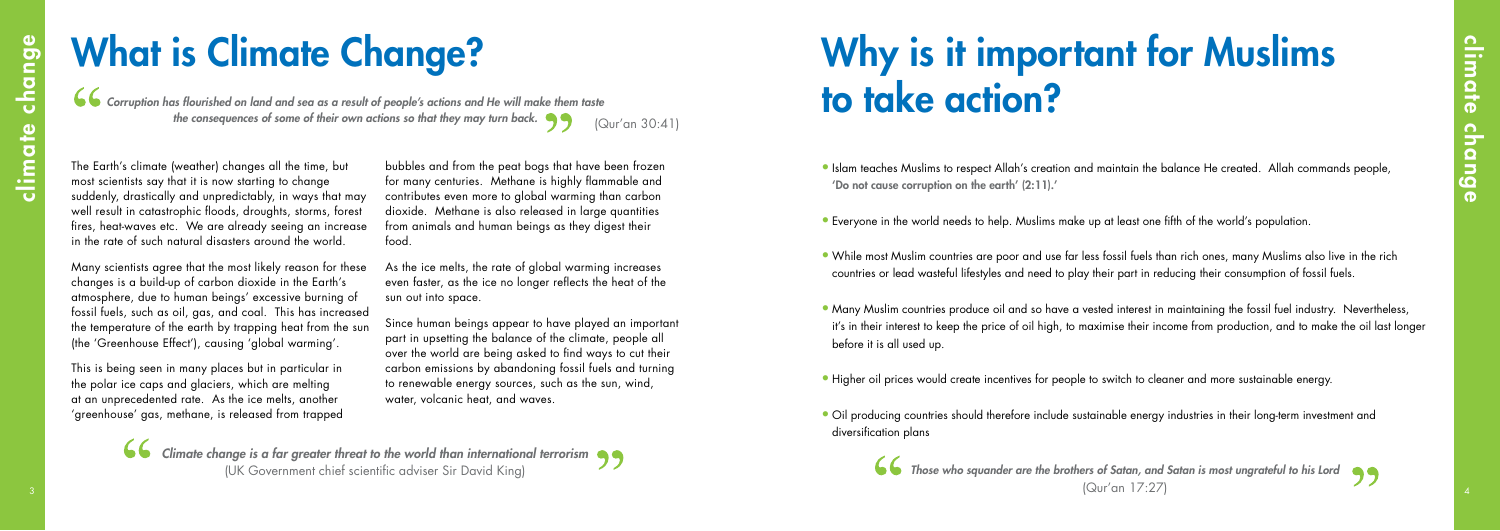FACT: The UK spends £500m per year on organic food, but the effect is reduced as it's flown around the world. When organic products are imported by plane from New Zealand, the transport energy used is 235 times greater than the energy savings of organic production.

### How can my family help?

- Think before you buy. Demand local and organic and seasonal food.
- Getting produce out of season means either growing it using glasshouses or importing it, sometimes by air.
- Cook from fresh, as fresh is better for your health.
- Use a toaster rather than the grill to make toast it will use less energy.
- • Buy organic milk it takes over three times as much energy to produce a litre of non-organic milk as organic.
- Buy in bulk for everyday items. As well as saving money, this avoids emissions produced in packaging individual items

### What is the issue?

Benefits Contacts Contacts TOP TIPS! www.organic-food-for-everyone. co.uk/ www.farmersmarkets.net

Buy local/organic food Buy in season Cook efficiently Buy in bulk

Healthy living Saves energy Saves time Reduces harmful gases *…Eat and drink the sustenance God has provided and do not act wrongfully in the land, causing corruption.* (Qur'an 2:60)

# Food & Cooking

### TOP TIPS!

Use showers not baths Switch off the heating



**Food & Cooking**  $\frac{6}{4}$  and distributed the subsequent Cold by a provided and<br>  $\frac{6}{4}$  contact was able to contact the home of the subsequent of the home of the subsequent of the subsequent of the subsequent of the s *It is Allah who created the heavens and earth, who has sent down water from the sky and with it brought forth produce to nourish you; He has made ships useful to you, sailing the sea by His command, and the rivers too; He has made the sun and the moon useful to you…* (Qur'an 14:32-33)

### What is the issue?

| <b>Benefits</b>       | <b>Contacts</b>                                  | <b>TOP TIPS!</b>   |
|-----------------------|--------------------------------------------------|--------------------|
| Saves money           | www.energysavingtrust.org.uk                     | Use showers not b  |
| Saves time            | 0800 512012                                      | Switch off the hea |
| Reduces harmful gases | www.environment-agency.gov.uk Fit double glazing |                    |
|                       | 08708 506 506                                    |                    |

Heating or cooling water in all its forms, whether for heating, cooking or air conditioning, uses large amounts of energy, and this contributes to climate change.

How can my family help?

- If your boiler is over 10 years old, then you can save energy by changing the boiler for an efficient condensing boiler.
- Baths use more energy than an efficient shower, you will save water and energy by using showers to bathe.
- Older houses may let the cold air through windows, try installing double glazing to reduce your heating needs.
- If it's warm weather or you're going away for a few days switch off the central heating. Try turning down the thermostat.
- Air conditioning uses a lot of energy, more than almost all of your home appliances. Be aware before you install or use.

# Water Heating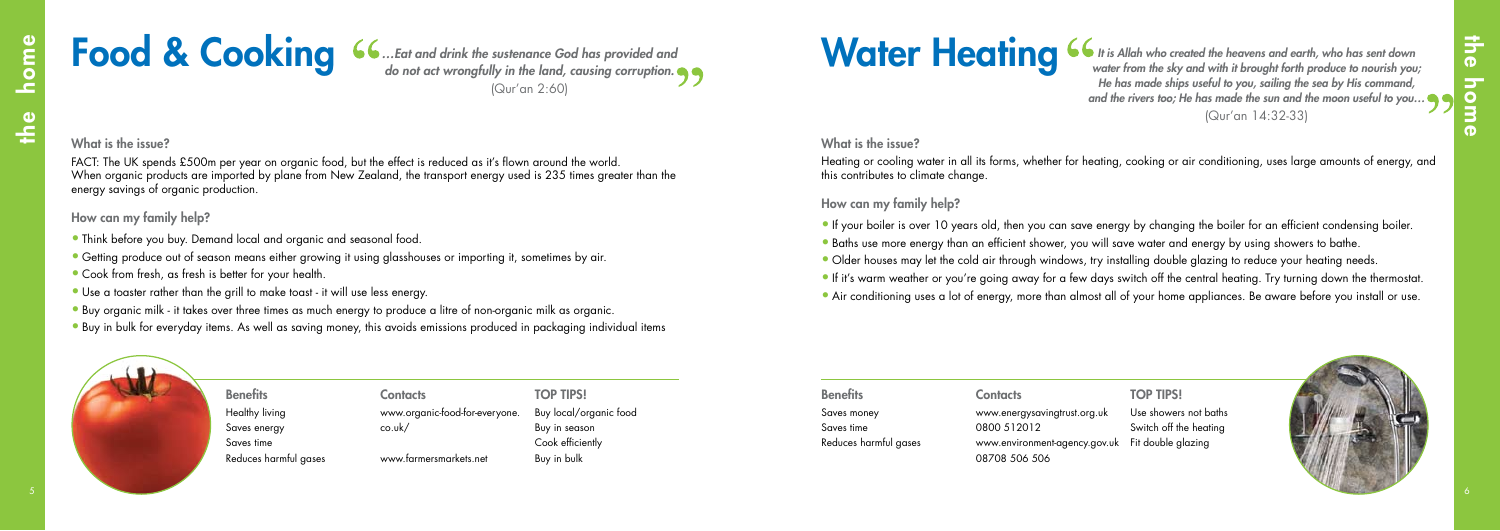

- Use low energy light bulbs
- Switch off lights
- Fit single instead of multiple light fittings
- Use more natural light if available



| <b>Contacts</b>                                | <b>TOP TIPS!</b>           |
|------------------------------------------------|----------------------------|
| www.energysavingtrust.org.uk                   | Use low ene                |
| 0800 512012                                    | Switch off lig             |
| www.environment-agency.gov.uk<br>08708 506 506 | Fit single ins<br>fittinas |

| <b>Benefits</b>       | Cor       |
|-----------------------|-----------|
| Saves money           | <b>ww</b> |
| Saves time            | 080       |
| Reduces harmful gases | <b>ww</b> |
|                       |           |

- Where possible, change your normal light bulbs for energy-efficient light bulbs. • When you leave a room, switch the lights off. Get into this good habit and it will make a difference.
- Check the watts number on your lights, if they are more than 60 watts, ask if they can be changed for a lower power usage e.g. 40 watts, or better still change for energy-efficient bulbs.



How can my family help?

Contacts **TOP TIPS!** www.ecotricity.co.uk 01453 756 111 www.greenenergy.uk.com 0845 456 9550 www.energysavingstrust.org.uk 0800 512012

**Benefits** Saves money Get fitter and healthier Reduces harmful gases (Allah's Servants) are those who are neither wasteful nor niggardly when they spend, but keep to a just balance (Qur'an 25:67)





### What is the issue?

Switch off avoid 'standby' Use energy efficient 'A' rated appliances Dispose of old items at recycle points

Everyone now takes electricity for granted, but producing energy using fossil fuels like coal and gas contributes to climate change.

### How can my family help?

- Switch to a renewable energy supplier / tariff.
- Don't leave electrical appliances on standby, switch them off.
- Tumble dryers use a lot of energy, instead, air dry when possible.
- Buy appliances that are energy 'A' rated, and above, to save electricity.
- Switch off the TV and play in the park or garden with your family, you will enjoy it more and feel healthier for it.
- Use air conditioning sparingly



**Typical domestic energy use**

### What is the issue?

- The more electricity we use, the more harmful emissions are released into the atmosphere.
- Lighting is essential in our homes, the more lights we have, the more electricity we use.
- Up to 15% of your electricity bills are just from using lights around the house.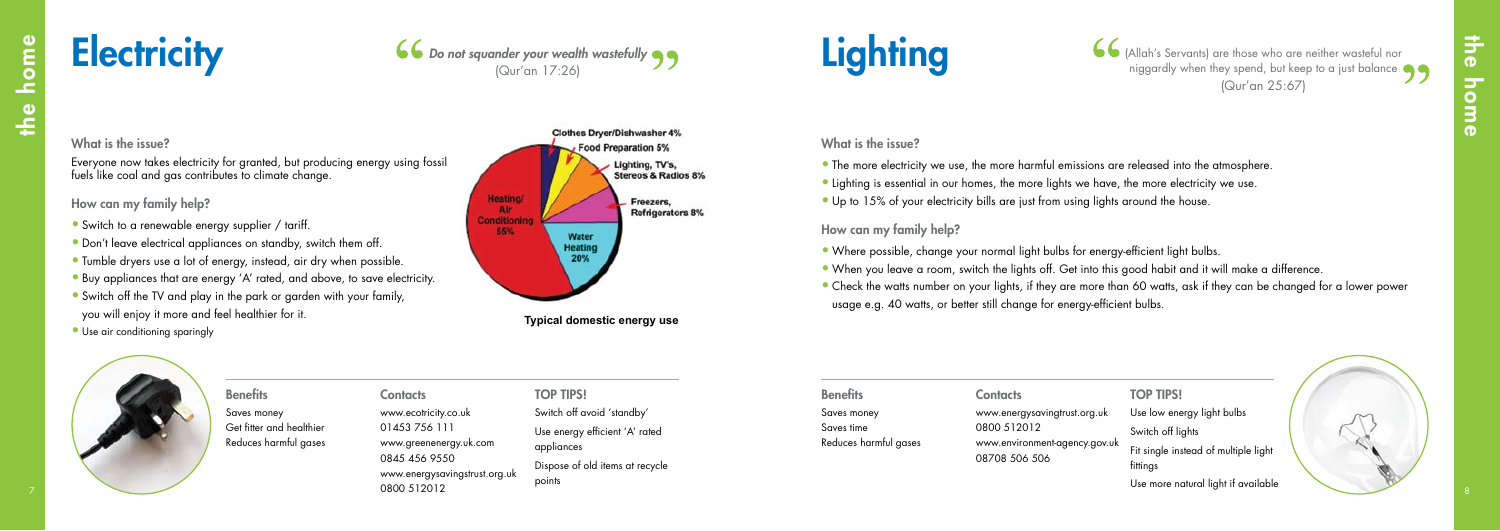# Waste: Reduce 66 Do not be tight-fisted, nor so open-handed that you end

### What is the issue?

### How can my family help?

- Buy only what you need and avoid wasting money on goods you won't use.
- Buy products that can be reused, plastic containers, glass jars and cloth shopping bags can be reused.
- Buy products with little packaging: the less packaging the less waste.
- Sell or give away unwanted items, someone else may well need them.
- Reduce paper waste by cancelling unwanted mail.
- Buy non-toxic products whenever possible, they are less harmful to the environment.
- Use water sparingly when performing wudhu or ghusl



| <b>Laundry</b>                                                                                                                                                                         |                                                                                                                                                                                |                                                                         | 66 Clean your garments; keep away from all filth<br>(Qur'an 74:4-5)                                                                                                                                                                                                                                                                                                               | <b>Waste: Reduce</b>                                                                                                  |                                                                                                                                                                                                                                                                                      | 6 Do not be tight-fisted, nor so open-handed that you end                                                                                                                                         | up blamed and overwhelmed with regret<br>(Qur'an 17:29) |
|----------------------------------------------------------------------------------------------------------------------------------------------------------------------------------------|--------------------------------------------------------------------------------------------------------------------------------------------------------------------------------|-------------------------------------------------------------------------|-----------------------------------------------------------------------------------------------------------------------------------------------------------------------------------------------------------------------------------------------------------------------------------------------------------------------------------------------------------------------------------|-----------------------------------------------------------------------------------------------------------------------|--------------------------------------------------------------------------------------------------------------------------------------------------------------------------------------------------------------------------------------------------------------------------------------|---------------------------------------------------------------------------------------------------------------------------------------------------------------------------------------------------|---------------------------------------------------------|
| What is the issue?<br>piece of clothing is spent in washing and drying it.<br>How can my family help?<br>. Wash your clothes in warm water instead of hot.<br>loading them in a dryer. | • Save up to launder a few big loads instead of many smaller ones.<br>. Separate clothes by material, some may last you longer by hand washing rather than washing by machine. |                                                                         | FACT: A recent study by Cambridge University's Institute of Manufacturing found that 60% of the energy associated with a<br>. Use the most efficient machine you can find—newer ones can use as little as one-quarter of the energy of older machines.<br>. When they're clean, dry your clothes the natural way, by hanging them on a line, airing rack, or radiator rather than | How can my family help?<br>• Reduce paper waste by cancelling unwanted mail.                                          | . Buy only what you need and avoid wasting money on goods you won't use.<br>. Buy products with little packaging: the less packaging the less waste.<br>• Sell or give away unwanted items, someone else may well need them.<br>• Use water sparingly when performing wudhu or ghusl | . Buy products that can be reused, plastic containers, glass jars and cloth shopping bags can be reused.<br>. Buy non-toxic products whenever possible, they are less harmful to the environment. |                                                         |
|                                                                                                                                                                                        | <b>Benefits</b><br>Saves money<br>Reduce the CO2 created by<br>your laundry by up to 90%                                                                                       | <b>Contacts</b><br>The Global Warming<br>Survival Guide<br>www.time.com | <b>TOP TIPS!</b><br>Do large loads of laundry instead<br>of smaller ones<br>Dry using a clothes line outside or<br>a clothes rack inside                                                                                                                                                                                                                                          | <b>Benefits</b><br>Saves energy and resources<br>Saves you money<br>Reduces harmful gases<br>Protects the environment | <b>Contacts</b><br>www.recyclenow.com<br>0845 3 3 1 3 1 3 1                                                                                                                                                                                                                          | <b>TOP TIPS!</b><br>Waste reduction starts at the<br>supermarket.<br>Use food in order of age, so that it<br>doesn't rot.<br>Don't open another thing before<br>you finish the first one.         |                                                         |



- Wash your clothes in warm water instead of hot.
- Save up to launder a few big loads instead of many smaller ones.
- Use the most efficient machine you can find—newer ones can use as little as one-quarter of the energy of older machines.
- Separate clothes by material, some may last you longer by hand washing rather than washing by machine.
- When they're clean, dry your clothes the natural way, by hanging them on a line, airing rack, or radiator rather than loading them in a dryer.

# Saves money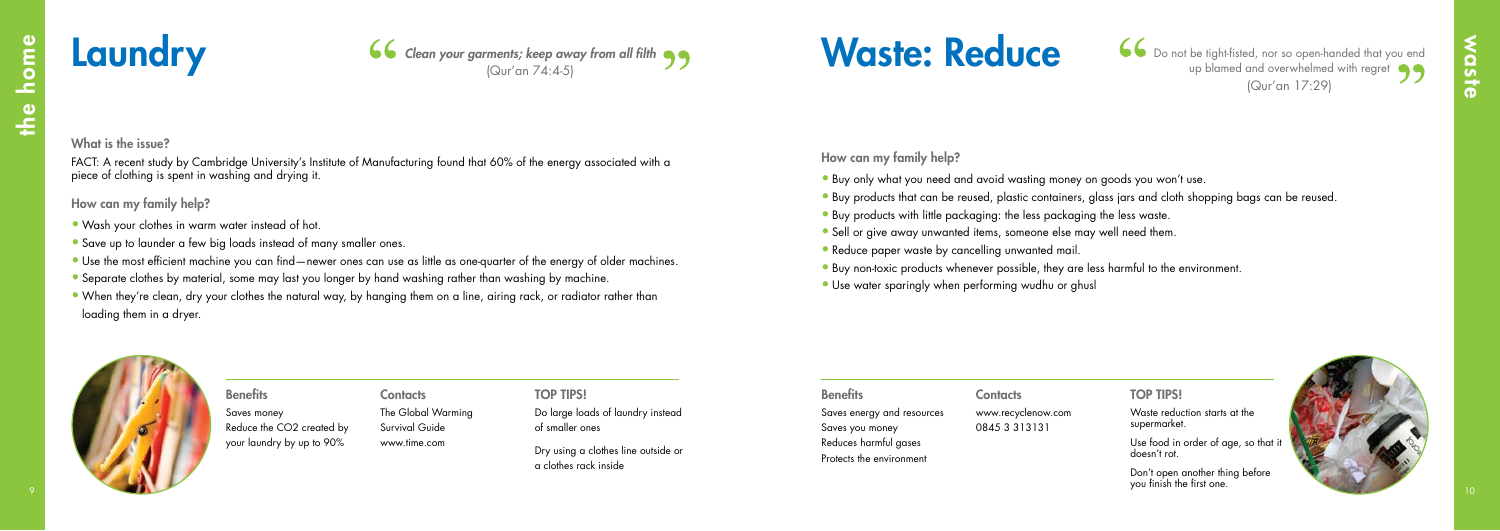

Saves water and energy Saves trees Reduces harmful gases Lower priced goods

Benefits Contacts Contacts TOP TIPS! www.recyclenow.com 0845 3 313131 www.islamic-relief.com 0121 605 5555

Donate old electrical equipment to schools or community centres so that others can reuse them.

Try fixing instead of disposing

Refill spent printer cartridges

How can my family help?

- Carrier bags and twist ties: Carrier bags can be reused in the shops or as bin bags around the house.
- Envelopes: By sticking labels over the address you can reuse envelopes. Alternatively, old envelopes can be used as scrap paper to make notes.
- **Jars and pots:** By cleaning glass jars and small pots, you can use them as small containers to store odds and ends. You can make your own preserves (e.g. fruit, jam, pickles and sauces) and store them in used jars after sterilizing them with heat.
- Newspaper, cardboard and bubble wrap: Make useful packing material when sending parcels, moving house or storing items.
- Old clothes, toys, household goods and books can be made into other textile items such as cushion covers or stuffing or teapot cosies, or even paper. You can recycle them by taking them to charity shops. Other people can reuse your unwanted clothes and books when you donate them to charity shops.



- ike sure you know what lities your local council provides.
- with neighbours to collect then drop off at recycling points
- Assist the elderly in your street

*…It was He who brought you into being from the earth and made you inhabit it, …*  99 (Qur'an 11:61)

# Waste: Reuse

| <b>Benefits</b>        | <b>Contacts</b>    | <b>TOP TIPS!</b>                                                   |
|------------------------|--------------------|--------------------------------------------------------------------|
| Reduces pollution      | www.recyclenow.com | Make sure y                                                        |
| Saves water and energy | 0845 331 3131      | facilities you<br>provides.                                        |
| Saves trees            |                    |                                                                    |
| Reduces harmful gases  |                    | Join with ne<br>and then dr<br>the contract to the contract of the |

How can my family help?

- **Recycling different materials:** Many materials can be recycled, such as paper, garden waste, wood, plastic, metal, and glass.
- Buy products that can be recycled: When shopping, buy products that can be recycled easily such as glass jars and bottles and tin cans.
- Buy products that have been made from recycled material: check by looking on the label.
- **Avoiding buying hazardous material:** It is difficult to recycle products like fluorescent lighting tubes that contain hazardous waste. They can only be disposed of safely via your local recycling centre.
- Recycling bins: Make sure you have a recycling bin in your home. Keep it in an obvious place so you won't forget to use it. Your local council should be able to provide you with a recycling bin that can be used for materials such as glass, paper, aluminium and plastic.
- **Use your local council recycling centre:** If you can get transport, take your waste to the local centre, or hire a skip.

*When the Earth throws out its burdens …on that day it will tell all* (Qur'an 99:2,4)

# Waste: Recycle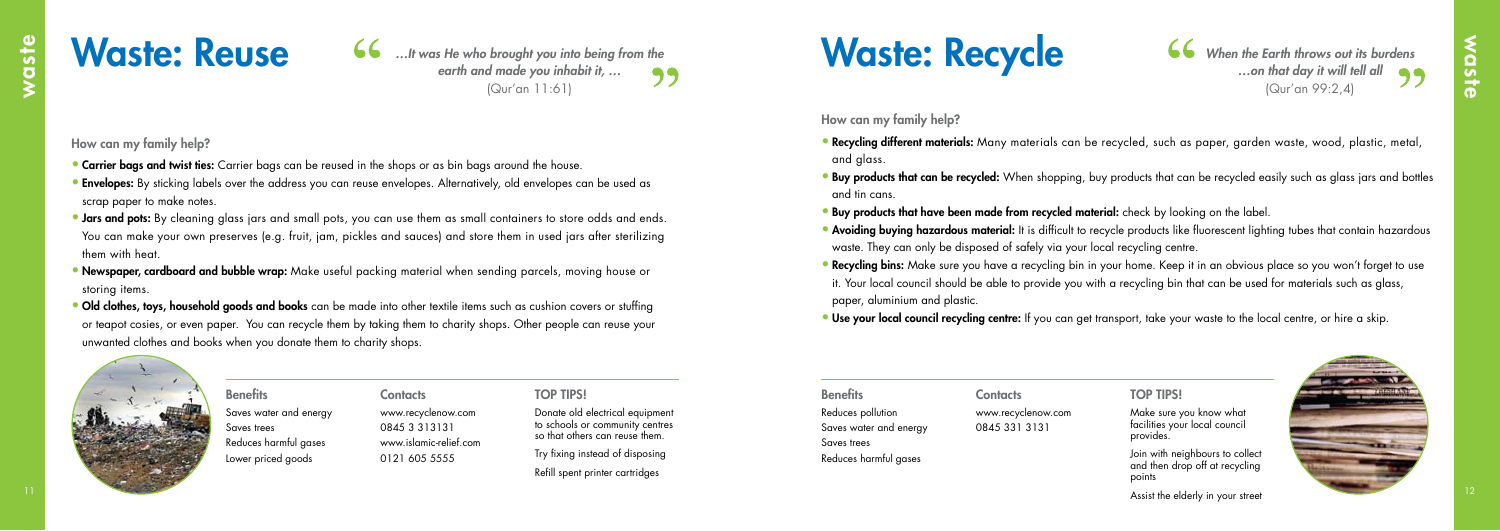

| <b>Benefits</b>             | <b>Contacts</b>        |
|-----------------------------|------------------------|
| Saves you money             | www.greencarsite.co.uk |
| Improves health and fitness | + 44 (0) 20 7193 4569  |
| Reduces harmful gases       |                        |
|                             |                        |

- Walk more, use the car less
- Try smaller-engined cars, they're cleaner & cheaper
- Share your journeys
- Ride a bike when you can



What's the issue?

- Cars produce a lot of polluting gases which make it hard to breathe and they hurt the environment.
- More people own cars, are driving further and engines are thirstier than ever before. A quarter of all car journeys in the UK are under 2 miles, that's a lot of short, polluting trips.

How can my family help?

When you recycle, get the whole family involved



Benefits Contacts Contacts TOP TIPS! Saves money Good for your garden Reduces harmful gases Up to 50% of waste in your bin can be used as compost

- • For your next car try a smaller engine (1.0L or 1.3L), try a hybrid car or one that uses alternative fuels such as electricity, LPG, hydrogen fuel cell. All these pollute less than petrol.
- • Try to walk or use a bike for journeys under 2 miles, over half of our journeys are short and don't need a car, try it and you will feel healthier, it will help you to lose weight as well as being great for the environment.
- An estimated 6.7 million tonnes of household food waste is produced each year in the UK, most of which could have been eaten. This wastes good food, costs us all money and adversely impacts on the environment..
- Rechargeable batteries can be reused many times before they need throwing away, normal batteries create unnecessary waste.
- 70% less energy is required to recycle paper compared with making it from raw wood pulp. Saving paper saves trees, which can then continue to absorb carbon dioxide.

**Cars Figure 1.1 There must be neither harm nor the imposition of harm 99** 

### **TOP TIPS!**

# Waste: The 3 'R's <sup>66</sup> When you ....remove stones, thorns and bones

Get into the habit of the 3 R's: Reduce, Reuse, and Recycle

www.recyclenow.com www.communitycompost.org 0114 258 0483 www.recycleforlondon.org.uk 0845 331 3131

How can my family help?

- **Reduce:** what you buy and use it all up
- Reuse: reuse whatever you can.
- Recycle: when things are ready to be disposed of, see if they can be recycled.

When you …remove stones, thorns and bones from the (Hadith:Tirmidhi)

What's the issue?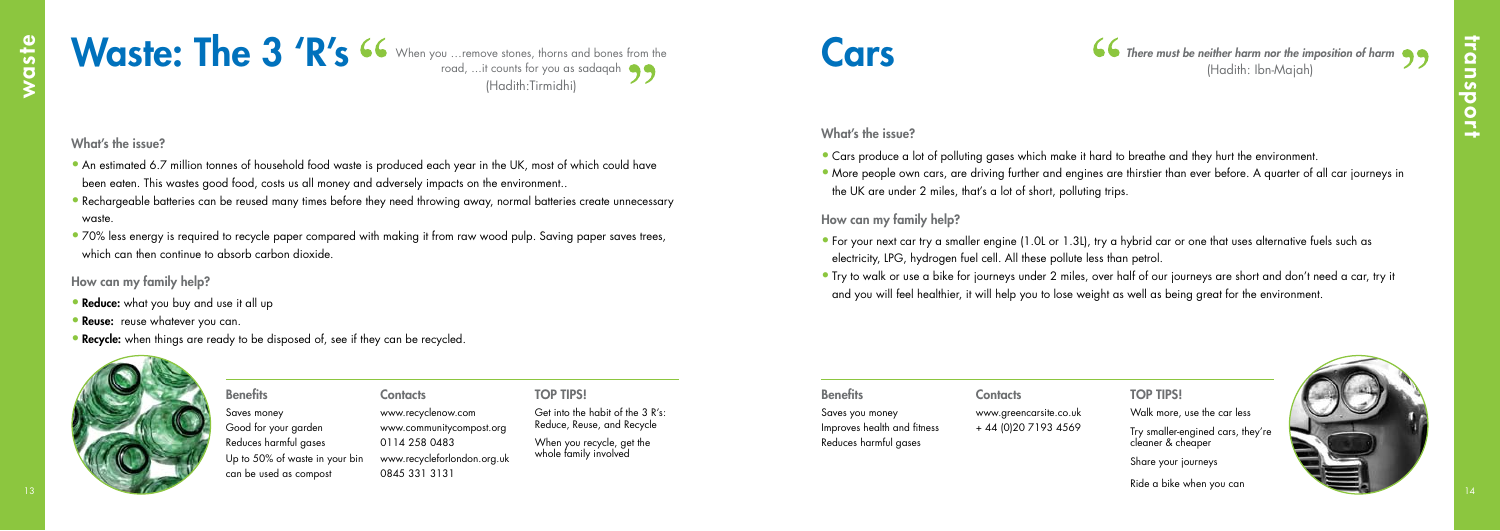

 Use a bike for shorter trips Enjoy cycling as a family Get into healthy habits Cycle to keep fit

| <b>Benefits</b>            | Contacts               | <b>TOP TIPS!</b>           | <b>Benefits</b>       | Contacts            | <b>TOP TIPS!</b> |
|----------------------------|------------------------|----------------------------|-----------------------|---------------------|------------------|
| Reduces harmful gases      | www.carbonbalanced.org | Try the train when you can | Helps you stay fit    | www.sustrans.org.uk | Use a bike       |
| Trains can cut your carbon | 0845 054 4422          | Try UK holidays            | Saves you money       | 0845 113 00 65      | Enjoy cycli      |
| emissions by up to 80%     |                        |                            | Reduces harmful gases | www.whycycle.co.uk  | Get into he      |
|                            |                        | Try combining trips        | Improves health       |                     | Cycle to ke      |

### How can my family help?

- Look for opportunities to walk more or use a bicycle for shorter journeys.
- Cycling improves health and provides exercise.
- Cycling does not pollute the environment, as it has no exhaust fumes.
- Cycling is something people can enjoy as a family



*[He created …] horses, mules, and donkeys for you to ride and use for show, and other things you know nothing about* (Qur'an 16:8)





What's the issue?

- Most fossil fuel transportation is very polluting and harms the environment.
- The majority of journeys in cars, in the UK, average only 2 miles.
- People exercise less, so diabetes, obesity & high blood pressure are increasing.

### Reduces harmful gases Trains can cut your carbon emissions by up to 80%

Can you use web video to talk instead of travelling?

### How can my family help?

- Take fewer holidays or trips requiring air travel, try taking holidays or trips inside the UK by train.
- • When you travel by air, ask if the pollution of the journey can be balanced with a 'carbon offset'.
- The newer the airline' fleet of aircraft, the better the efficiency and clean technology of the engines.
- Ask yourself if you really need to make more than one Hajj or Umrah journey.

*We made the sky a well‑secured canopy—yet from its wonders they turn away* (Qur'an 21:32)

### What's the issue?

- Air travel emits greenhouse gases which make the world hotter and hurt the environment
- More people now travel by air more times every year: cheap airlines have made foreign travel easier.
- Alternative aviation fuels are being tested at the moment and may soon be in use.

# Air Travel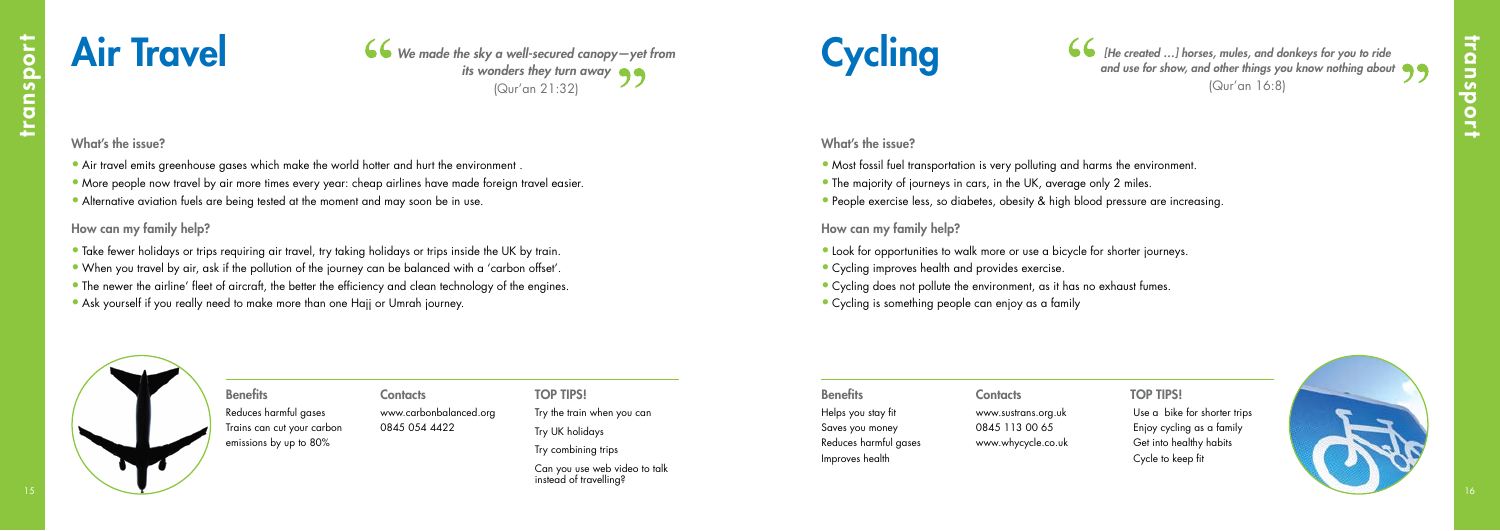Grants **66** He has made the sun and the moon useful to you 99

### What is the issue?

- We buy locally grown organic food
- We donate unwanted items to schools/ others who can use them
- We take more showers than baths
- We turn down the thermostat to control the temperature
- We switch appliances off instead of using standby
- We use low energy bulbs for lighting
- We reduce, reuse and recycle items around the house
- We walk or cycle whenever we can instead of using the car
- We know where to access help, information and grants to assist us in becoming a more environment-friendly family



www.carbontrust.co.uk 0800 085 2005 www.energysavingtrust.org.uk 0800 512 012 **Contacts** 

Saves you money Save you time Reduce harmful gases **Benefits** 

Install loft insulation Replace your old boiler Install clean energy TOP TIPS!

# How green is my family?

• We grow our own food

Helping the environment doesn't have to be expensive and you can find help from the government to improve your home and help your family live a green life.

How can my family help?

- **17 18 6 (be described the second for each was enough the most under to your grants and for each point of the second second for each point of the second second for each point of the second second was also control of the se** • A simple and effective way of reducing the energy wasted in your home is by adding wall and loft insulation – there are insulation grants to help you do this.
	- • If you have children or vulnerable relatives in your house, you may be eligible for a grant to install an efficient boiler.
	- If you're more ambitious and want to generate your own electricity, you can get grants for solar power systems.



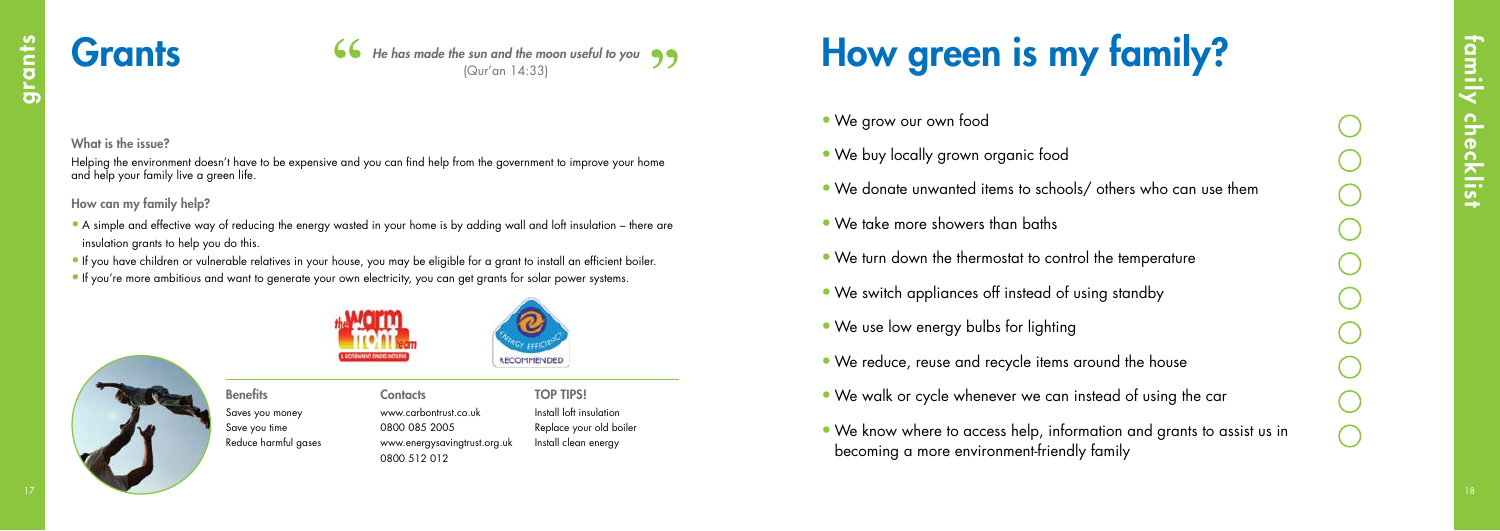

*Quotations from the Qur'an used in this booklet are taken from: The Qur'an: a New Translation, by M.A.S. Abdel Haleem, Oxford University Press, 2005*

# Qur'an Translation

WWF www.wwf.org.uk/01483 426333 OXFAM www.oxfam.org.uk 0870 333 2700 Friends of the Earth www.foe.co.uk 020 7490 1555 Greenpeace www.greenpeace.org.uk 020 7865 8100 UK Environment Agency www.environment-agency.gov.uk 08708 506 506 UN Intergovernmental Panel on Climate Change www.ipcc.ch 0041 22 730 8066 UN Environmental Programme www.unep.org 00 254 20 7621234 (Nairobi, Kenya)

# General Information